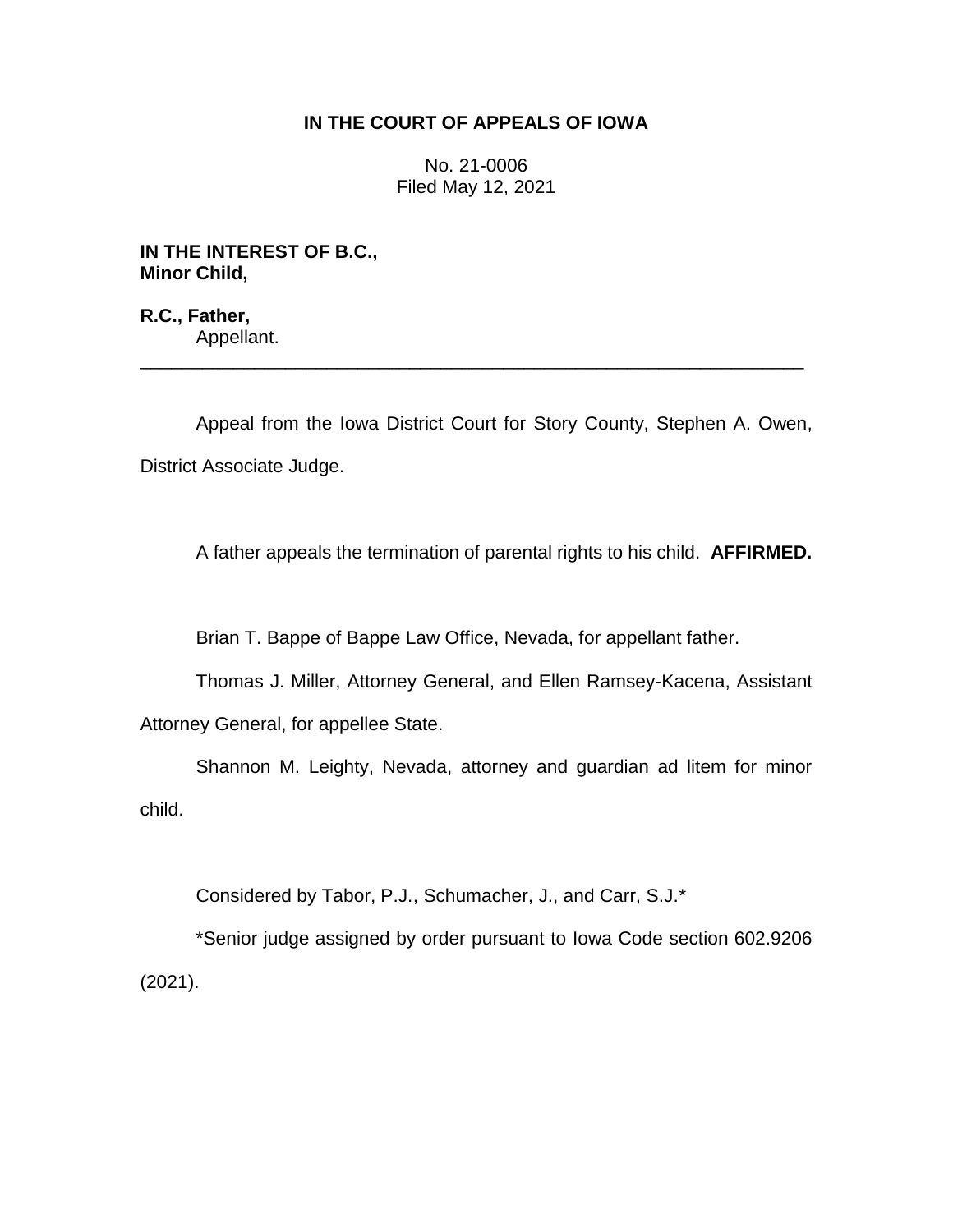## **CARR, Senior Judge.**

A father appeals the termination of his parental rights to his child under Iowa Code section 232.116(1)(e) and (h) (2020). He does not challenge the grounds for termination but contends termination is contrary to the child's best interests. We review his claim de novo. *See In re A.S*., 906 N.W.2d 467, 472 (Iowa 2018).

The child was removed from the mother's care and placed in the father's temporary custody after testing positive for methamphetamine and marijuana at birth. But the child was moved to another relative placement just days later after the father also tested positive for methamphetamine. Concerns about the parents' drug use and mental health, as well as the mother's history of domestic abuse against the father, led the juvenile court to adjudicate the child to be a child in need of assistance in September 2019. When those concerns persisted in March 2020, the juvenile court granted the father six more months to eliminate the need for the child's removal. That progress never came, and the juvenile court directed the State to initiate termination proceedings following the September 2020 permanency review hearing. The court ordered termination in December 2020.

The father disputes that termination is in the child's best interests. *See* Iowa Code § 232.116(2); *In re D.W*, 791 N.W.2d 703, 706-07 (Iowa 2010). In determining best interests, we "give primary consideration to the child's safety, to the best placement for furthering the long-term nurturing and growth of the child, and to the physical, mental, and emotional condition and needs of the child." Iowa Code § 232.116(2). The "defining elements" of a child's best interests are the child's safety and "need for a permanent home." *In re H.S*., 805 N.W.2d 737, 748 (Iowa 2011) (citation omitted).

2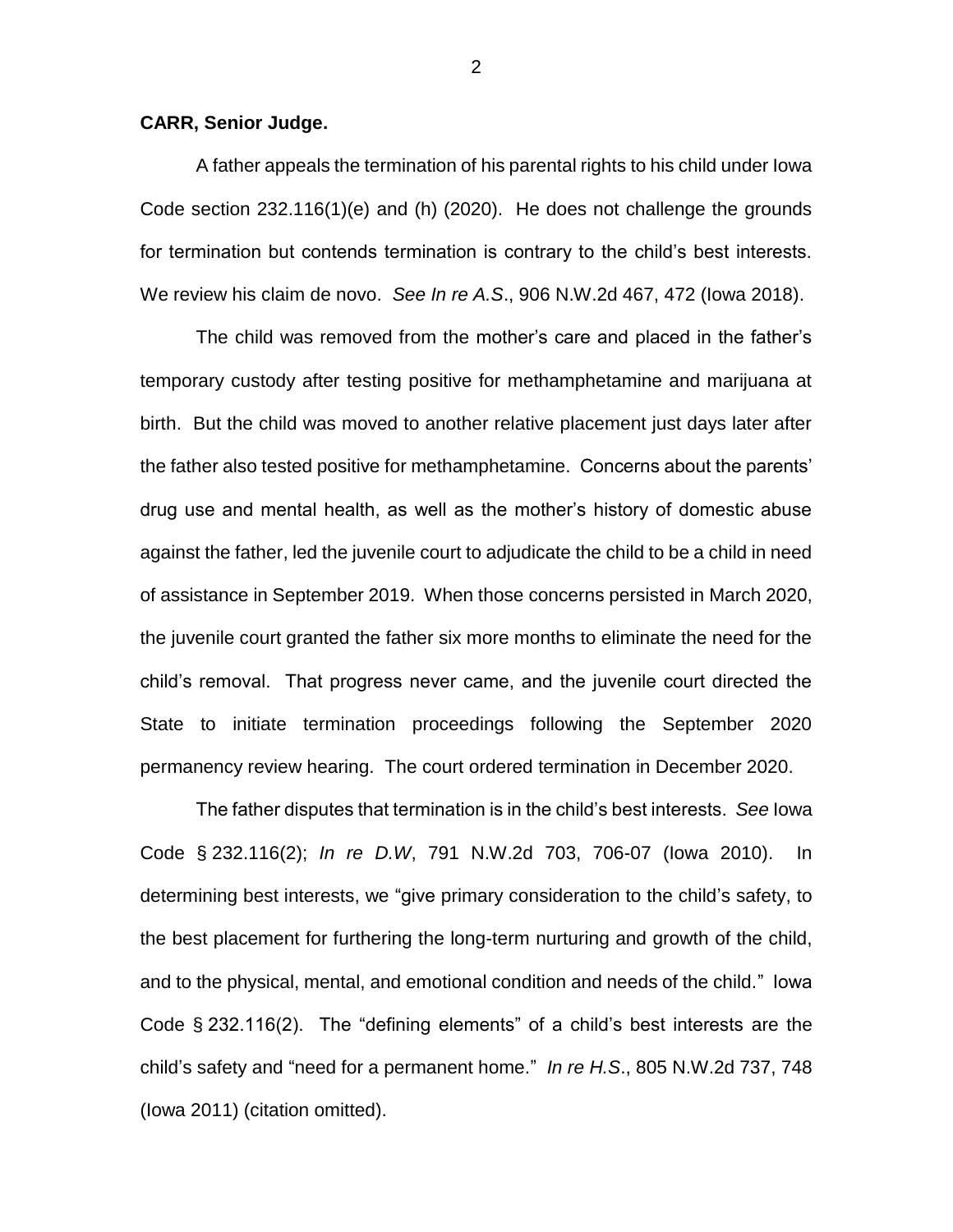Although the father argues that he was working toward being able to provide a safe and stable home for the child at the time of termination, the record shows he was homeless, using drugs, and still in need of drug and mental-health treatment. The father admitted he was unable to provide for the child's needs. We recognize that "the law requires a 'full measure of patience with troubled parents who attempt to remedy a lack of parenting skills,'" but "Iowa has built this patience into the statutory scheme of Iowa Code chapter 232." *In re C.B*., 611 N.W.2d 489, 494 (Iowa 2000) (citation omitted). The grounds on which the court terminated the father's parental rights allow termination after six months. *See* Iowa Code § 232.116(1)(e)(2), (h)(3). Despite being granted additional time, the father remained unable to offer the child a safe and stable home fifteen months after the child's removal. Weighing the father's failure to improve against the child's need for safety and stability, we agree termination is in the child's best interests. *See In re A.M*., 843 N.W.2d 100, 112 (Iowa 2014) ("It is well-settled law that we cannot deprive a child of permanency after the State has proved a ground for termination under section 232.116(1) by hoping someday a parent will learn to be a parent and be able to provide a stable home for the child." (citation omitted)); *In re R.J*., 436 N.W.2d 630, 636 (Iowa 1989) (noting that "patience on behalf of the parent can quickly translate into intolerable hardship for the child[]").

The father also argues that termination would be detrimental to the child due to the closeness of the parent-child bond. If such a bond exists, the court "need not" terminate parental rights. *See* Iowa Code § 232.116(3)(c). But here, there is no basis for finding a bond so close that termination would be detrimental to the child. Aside from a few days after birth, the child has not been in the father's

3